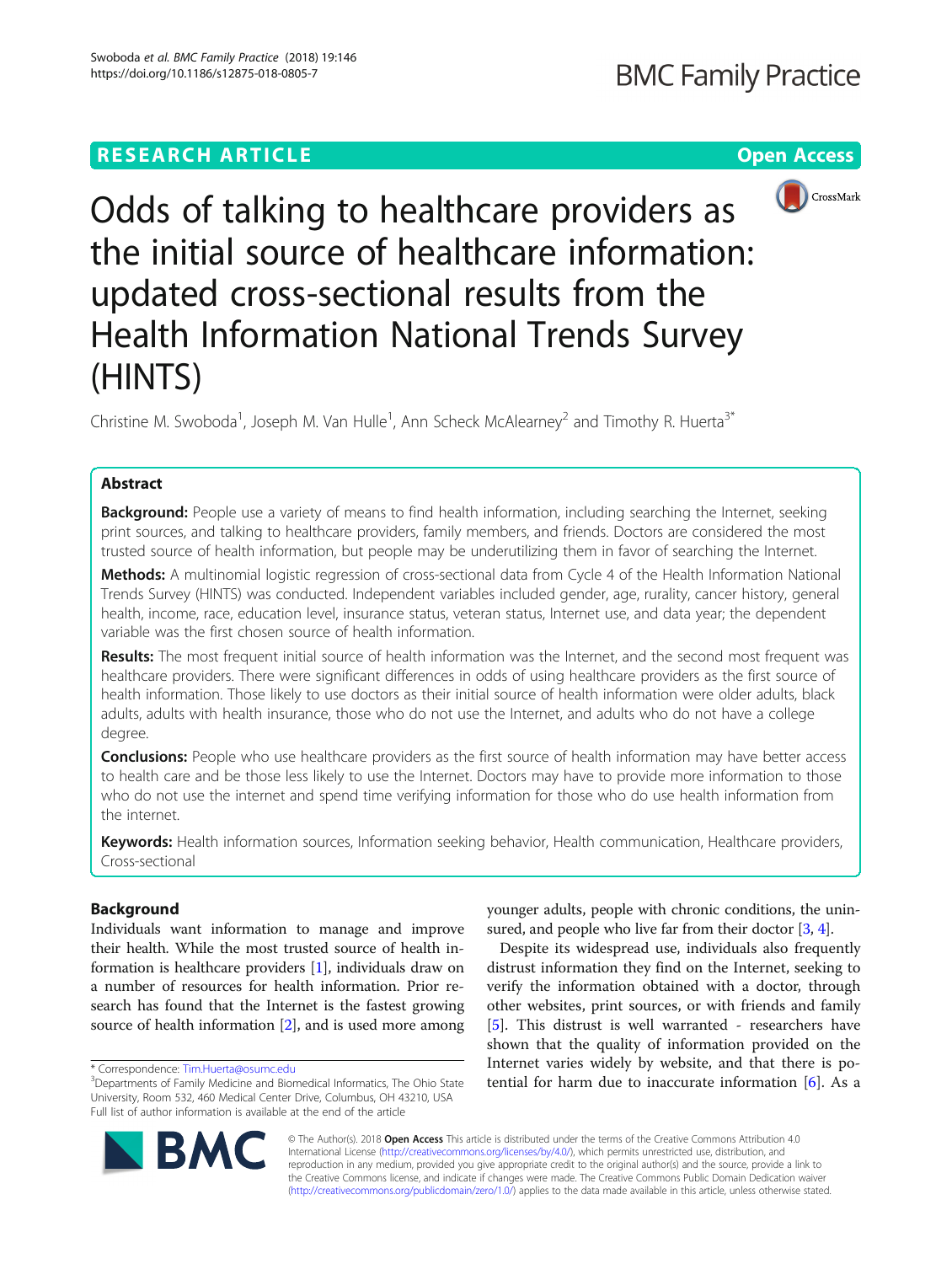result, individuals rely on a diversity of resources to help address their health information needs.

Physicians have a vested interest in being a primary and trusted source of health information. Discussing health information strengthens the patient-provider relationship; research indicates that patients appreciate when physicians help them evaluate health information they received from other sources [[7\]](#page-7-0). Further, research has confirmed the importance of timely access to health information to allow patients to make informed treatment decisions at their medical appointments [\[8](#page-7-0)] and treatment satisfaction helps encourage adherence and positive health outcomes [\[9](#page-7-0)]. Patients prefer to be involved in their own medical decision-making, and the more informed they feel, the more involved they prefer to be in decision-making [\[10](#page-7-0)] and the more satisfied they feel with treatment decisions [\[11](#page-7-0), [12](#page-7-0)]. Further, healthcare providers are often in the only position to know whether the information that individuals receive are appropriate for their conditions, ensuring patients are informed and are using accurate information when making decisions.

Given the diversity of sources of information and its widely varied quality, it is critical that we keep up on trends associated with changes in how individuals source their health information. This analysis updates prior work conducted by Volkman, Luger, Harvey, Hogan, Shimada, Amante, McInnes, Feng, and Houston in 2014 concerning the most frequently used first sources of health information, and characteristics of patients that seek health information from doctors first  $[13]$  $[13]$ . The demographic trends among those who seek doctors as the first source of health information are analyzed using expanded data to identify substantive changes in practice.

# Methods

# Data collection

This study used data obtained through the Health Information National Trends Survey (HINTS 4) [[14](#page-7-0)], an annual survey fielded to a representative sample of United States (U.S.) adults over 18 years of age, sponsored by the National Cancer Institute (NCI), which explores the public's use of cancer-related information. The fourth version of HINTS, used in this study, was administered by mail to a sample of U.S. civilian, non-institutionalized adults in four separate cycles: 2011, 2012, 2013, and 2014. HINTS had a response rate of 37% in HINTS 4 Cycle 1, 40% in Cycle 2, 35% in Cycle 3, and 34% in Cycle 4. [\[15](#page-7-0), [16](#page-7-0)] Non-response was systematically more likely for respondents who were male, minority, younger, less educated, or Hispanic. The survey uses a stratified

postal address frame to randomly sample residential addresses. Weighting is provided to allow interested researchers to develop population estimates.

# Participants

A population sample was obtained from the combined 2011–2014 HINTS data. Of the total 14,451 participants, 10,024 were included in this study. The exclusion criteria, mirrored from Volkman et al. 2014, allow for comparison and extension on prior research and were based on responses to the survey question: "The most recent time you looked for information about health or medical topics, where did you go first?" Participants were excluded if they had a missing response  $(n = 112)$ , a response error (e.g., multiple responses) ( $n = 1848$ ), or if they never sought health or medical topic information (i.e., question inapplicable)  $(n = 2467)$ .

### Measures

To quantify the *first source* used for seeking health information, participants were asked: "The most recent time you looked for information about health or medical topics, where did you go first?" Potential responses to this question included: Internet, doctor/ healthcare provider, publications, family/friends/coworkers, telephone service, cancer organization, library, complementary, alternative, or unconventional medicine practitioner, and other. A derived variable was created by dichotomizing the responses as "doctor/healthcare provider" and "other" (i.e., Internet, publications, family/friends/co-workers, other, telephone service, cancer organization, library, and complementary or alternative medicine practitioner).

Sociodemographic characteristics used in this analysis included gender (male/female), age (18–45/ 46–64/65– 75/ 76≤), income (<\$20,000 / \$20,000–\$49,999 / \$50,000≤), race/ethnicity (non-Hispanic White/non-Hispanic Black/Hispanic/Other), education (<high school/ high school graduate/some college/college graduate≤), rurality, and veteran status. Rurality (yes/no) was determined by the 2003 USDA rural/urban designation assigned to the respondent's mailing address [\[17](#page-7-0)]. Veteran status (yes/no) was determined by responses to the following question: "Have you ever served on active duty in the U.S. Armed Forces, military Reserves, or National Guard? Active duty does not include training in the Reserves, or National Guard, but DOES include activation, for example, for the Persian Gulf War."

Cancer history, general health, and health insurance were included in the analysis as important clinical characteristics. Cancer history (yes/no) was assessed by the question: "Have you ever been diagnosed with cancer?"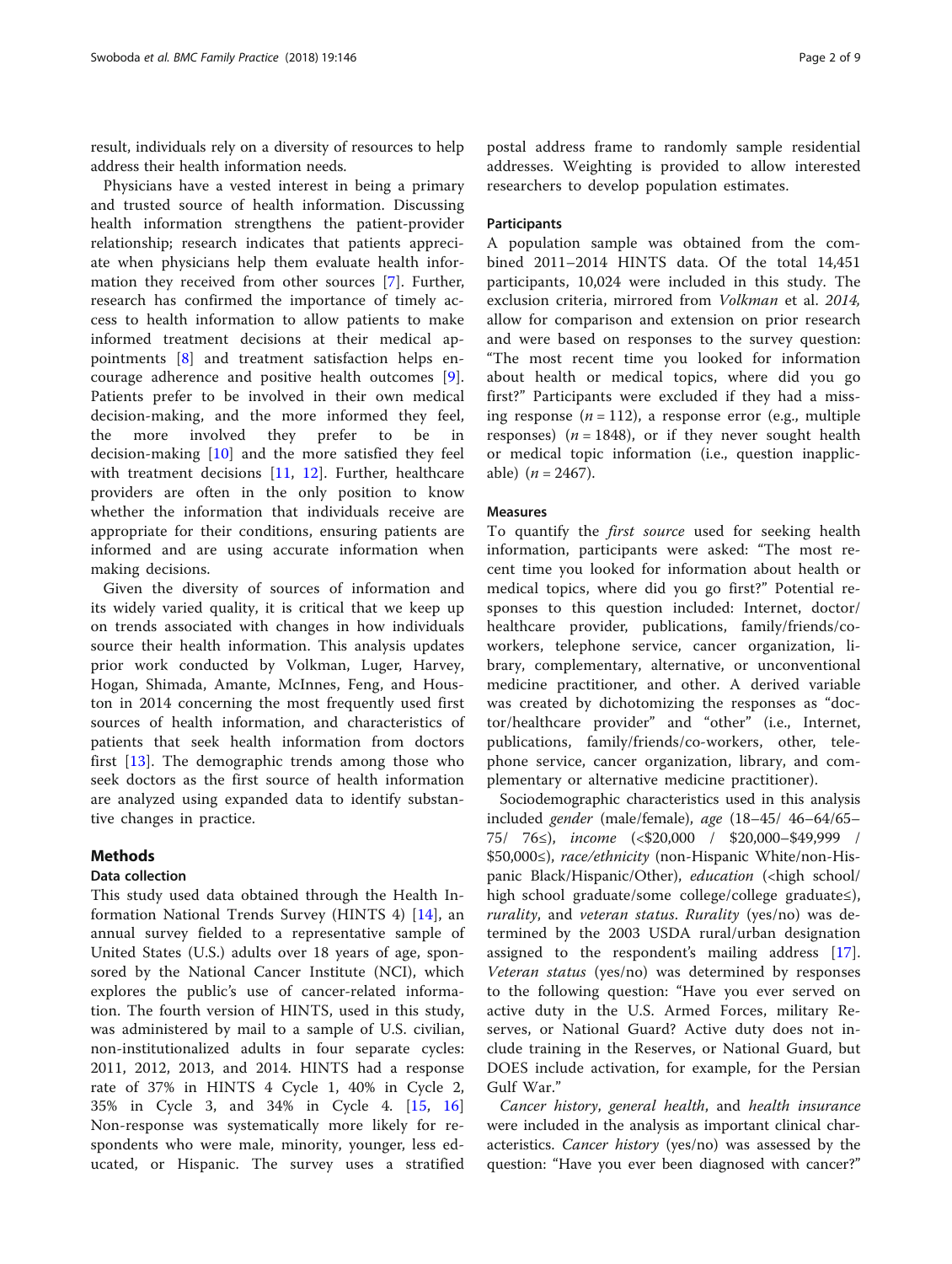The question: "In general, would you say your health is? [excellent/very good/good/fair/poor]" was used to assess general health (excellent/very good/good/fair/poor). In 2011 and 2013 participants were categorized as possessing insurance if they had: "Insurance through a current or former employer or union," "Insurance purchased directly from an insurance company," "Medicare, Medicaid, Medical Assistance, or any kind of government-assistance plan for those with low incomes or a disability," "TRICARE or other military health care," "VA health care," or "Indian Health Service." In survey years 2012 and 2014 possession of health insurance was determined by the question: "Do you have any kind of health care coverage, including health insurance, prepaid plans such as HMOs, or government plans such as Medicare?" A variable for health insurance (yes/no) was derived from the combined response data of 2011–2014.

Other sample characteristics included in the analysis were Internet use and Internet access. To determine Internet use (yes/no) participants were asked: "Do you ever go online to access the Internet or World Wide Web, or to send and receive e-mail?" Internet access (dial-up, broadband, cellular, or wireless networks) was assessed by a follow-up question: "When you use the Internet, do you access it through [dial-up, broadband, cellular, or wireless networks]?"

# Analytic methods

All analyses were conducted in STATA 14 using survey weighting and jackknife variance estimations provided by HINTS [\[15](#page-7-0)]. Analyses were first performed using the combined data from 2011 and 2012 to replicate the findings from Volkman et al. 2014 and ensure model fidelity. These analyses were then extended across 2011–2014, thereby including all currently available data.

Maintaining fidelity to the original paper [[13\]](#page-7-0), the data was analyzed describing the first source chosen by participants for health information (Table 1). Weighted descriptive statistics were analyzed for participants who reported a doctor/healthcare provider as their first source of health information (Table [2](#page-3-0)). Individual logistic regression models were created to explore the association between first source of health information and demographic characteristics as in Volkman et al. 2014. A weighted multivariable logistic regression model was created to explore the adjusted association between first source of health information and demographic characteristics (Table [3](#page-5-0)). A category for missing data was included in the analysis of the descriptive statistics but was excluded from the logistic model.

# Results

Our analysis describing the first source of health information showed that the majority of survey respondents continue to report using the Internet as a first source of health information  $(n = 6353, 68.72%)$ followed by doctor/healthcare provider  $(n = 1798,$ 15.26), publications  $(n = 1138, 8.89%)$ , and family/ friends/co-workers  $(n = 444, 4.97\%)$ .

The respondents who more frequently selected doctor/healthcare provider as a first source the most recent time they looked for health information were female  $(n = 1014, 51.95\%)$ , ages  $46-64$   $(n = 675,$ 34.03%), non-rural ( $n = 1795, 97.66\%$ ), had an income of \$50,000 or above  $(n = 577, 34.25)$ , non-Hispanic white  $(n = 912, 56.04\%)$ , had some college education  $(n = 570, 31.00\%)$ , and were non-veterans  $(n = 1391,$ 80.30%). These respondents also had no history of cancer ( $n = 1413$ , 84.98%), reported very good ( $n =$ 578, 32.06) or good health  $(n = 655, 36.73)$ , and had health insurance  $(n = 1638, 87.10\%)$ . These

| <b>Table 1</b> First Health Information Source |  |
|------------------------------------------------|--|
|------------------------------------------------|--|

|                                                       | Data Years 2011-2012 ( $N = 5307$ ) |            |               | Data Years 2011-2014 ( $N = 10,024$ ) |            |                 |
|-------------------------------------------------------|-------------------------------------|------------|---------------|---------------------------------------|------------|-----------------|
| Source                                                | N                                   | Weighted % | 95% CI        | N                                     | Weighted % | 95% CI          |
| Internet                                              | 3315                                | 67.63      | 65.89-69.33   | 6353                                  | 68.72      | 67.35-70.05     |
| Doctor/healthcare provider                            | 937                                 | 15.66      | 14.17-17.27   | 1798                                  | 15.26      | $14.21 - 16.37$ |
| Publications                                          | 652                                 | 9.39       | 8.38-10.52    | 1138                                  | 8.89       | $8.12 - 9.72$   |
| Family/friends/co-workers                             | 235                                 | 4.95       | $4.17 - 5.87$ | 444                                   | 4.97       | $4.32 - 5.72$   |
| Other                                                 | 72                                  | 0.99       | $0.66 - 1.47$ | 108                                   | 0.85       | $0.63 - 1.15$   |
| Telephone service                                     | 40                                  | 0.61       | $0.40 - 0.94$ | 73                                    | 0.55       | $0.39 - 0.76$   |
| Cancer organization                                   | 17                                  | 0.26       | $0.14 - 0.49$ | 30                                    | 0.24       | $0.14 - 0.43$   |
| Library                                               | 21                                  | 0.23       | $0.14 - 0.39$ | 45                                    | 0.30       | $0.21 - 0.42$   |
| Complementary or alternative<br>medicine practitioner | 18                                  | 0.28       | $0.15 - 0.50$ | 35                                    | 0.23       | $0.14 - 0.36$   |

CI Confidence Interval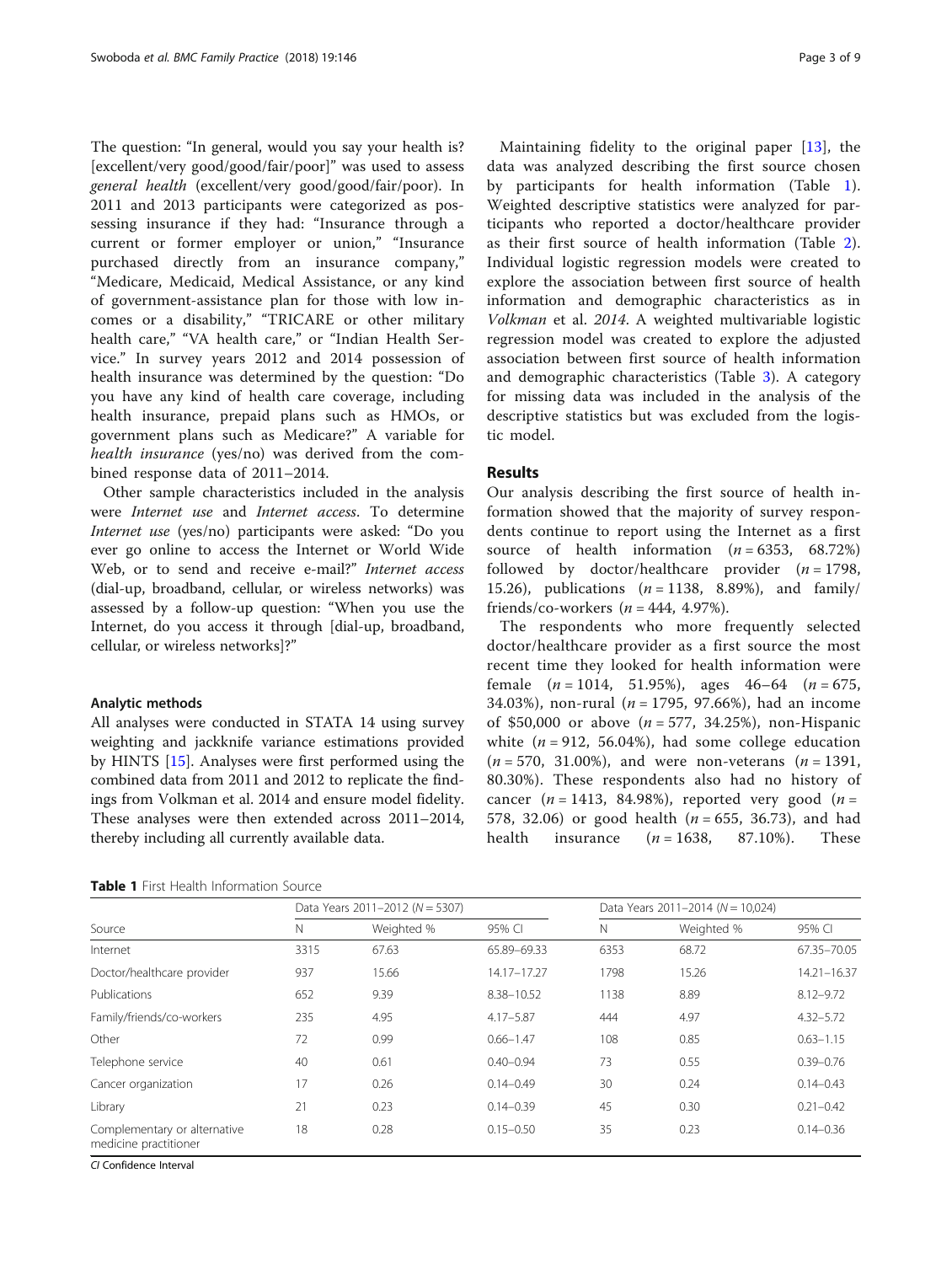|                       | Data Years 2011-2012 ( $n = 937$ ) |            |                |             | Data Years 2011-2014 ( $n = 1789$ ) |                 |  |
|-----------------------|------------------------------------|------------|----------------|-------------|-------------------------------------|-----------------|--|
|                       | $\hbox{N}$                         | Weighted % | 95% CI         | $\mathbb N$ | Weighted %                          | 95% CI          |  |
| Gender                |                                    |            |                |             |                                     |                 |  |
| Male                  | 385                                | 43.16      | 38.56-47.88    | 742         | 45.42                               | 41.98-48.91     |  |
| Female                | 531                                | 53.81      | 48.90-58.64    | 1014        | 51.95                               | 48.36-55.53     |  |
| Missing               | 21                                 | 3.03       | $1.26 - 7.13$  | 42          | 2.63                                | 1.48-4.63       |  |
| Age                   |                                    |            |                |             |                                     |                 |  |
| $18 - 45$             | 150                                | 28.62      | 24.00-33.74    | 271         | 29.20                               | 25.50-33.21     |  |
| $46 - 64$             | 347                                | 34.66      | 30.46-39.11    | 675         | 34.03                               | 31.09-37.11     |  |
| $65 - 75$             | 241                                | 18.14      | 15.47-21.16    | 441         | 16.49                               | 14.69-18.47     |  |
| $76 - 99$             | 179                                | 14.71      | 12.44-17.30    | 345         | 15.08                               | 13.26-17.09     |  |
| Missing               | $20\,$                             | 3.87       | 1.30-10.92     | 66          | 5.19                                | $3.18 - 8.36$   |  |
| Rurality              |                                    |            |                |             |                                     |                 |  |
| Yes                   | 21                                 | 2.32       | $1.37 - 3.91$  | 39          | 2.34                                | $1.47 - 3.69$   |  |
| No                    | 916                                | 97.68      | 96.09-98.63    | 1759        | 97.66                               | 96.31-98.53     |  |
| Missing               |                                    |            |                |             |                                     |                 |  |
| Cancer history        |                                    |            |                |             |                                     |                 |  |
| Yes                   | 186                                | 13.50      | 11.36-15.96    | 364         | 13.45                               | 11.87-15.20     |  |
| No                    | 746                                | 86.12      | 83.67-88.25    | 1413        | 84.98                               | 83.01-86.75     |  |
| Missing               | 5                                  | 0.39       | $0.14 - 1.05$  | 21          | 1.58                                | $0.78 - 3.15$   |  |
| General health        |                                    |            |                |             |                                     |                 |  |
| Excellent             | 71                                 | 8.71       | $6.00 - 12.46$ | 131         | 8.52                                | $6.62 - 10.90$  |  |
| Very good             | 302                                | 31.08      | 26.58-35.96    | 578         | 32.06                               | 28.84-35.46     |  |
| Good                  | 347                                | 34.63      | 30.25-39.27    | 655         | 36.73                               | 33.29-40.32     |  |
| Fair                  | 141                                | 16.47      | 12.83-20.90    | 279         | 14.78                               | 12.29-17.66     |  |
| Poor                  | 52                                 | 6.48       | 3.58-11.45     | 98          | 5.04                                | 3.34-7.53       |  |
| Missing               | 24                                 | 2.64       | $1.60 - 4.33$  | 57          | 2.88                                | $2.02 - 4.08$   |  |
| Income                |                                    |            |                |             |                                     |                 |  |
| Less than \$20,000    | 234                                | 26.40      | 21.31-32.21    | 466         | 25.56                               | 22.13-29.32     |  |
| \$20,000 to \$49,999  | 258                                | 27.10      | 22.54-32.21    | 485         | 26.57                               | 23.31-30.11     |  |
| \$50 k or above       | 311                                | 34.14      | 29.91-38.65    | 577         | 34.25                               | 31.15-37.49     |  |
| Missing               | 134                                | 12.35      | $9.31 - 16.21$ | 270         | 13.63                               | 11.46-16.13     |  |
| Race/Ethnicity        |                                    |            |                |             |                                     |                 |  |
| White, NH             | 532                                | 58.93      | 53.77-63.90    | 912         | 56.04                               | 52.30-59.71     |  |
| Black, NH             | 143                                | 9.18       | 7.13-11.73     | 290         | 10.64                               | 8.58-13.14      |  |
| Hispanic              | 111                                | 16.36      | 12.42-21.25    | 245         | 15.31                               | 12.56-18.53     |  |
| Other, NH             | 63                                 | 6.74       | 4.44-10.10     | 111         | 5.63                                | $4.12 - 7.63$   |  |
| Missing               | 88                                 | 8.80       | $6.48 - 11.83$ | 240         | 12.39                               | 10.14-15.05     |  |
| Education             |                                    |            |                |             |                                     |                 |  |
| Less than high school | 118                                | 23.11      | 17.99-29.16    | 239         | 20.42                               | 17.14-24.15     |  |
| High school graduate  | 240                                | 23.01      | 19.23-27.27    | 431         | 21.77                               | 19.07-24.73     |  |
| Some college          | 292                                | 31.83      | 27.26-36.79    | 570         | 31.00                               | 27.57-34.65     |  |
| College or above      | 266                                | 20.39      | 17.46-23.66    | 494         | 23.23                               | $20.61 - 26.08$ |  |
| Missing               | 21                                 | 1.67       | $0.97 - 2.86$  | 64          | 3.57                                | $2.52 - 5.04$   |  |
|                       |                                    |            |                |             |                                     |                 |  |

<span id="page-3-0"></span>Table 2 Characteristics of Respondents Choosing Doctor/Healthcare Provider as First Source of Health Information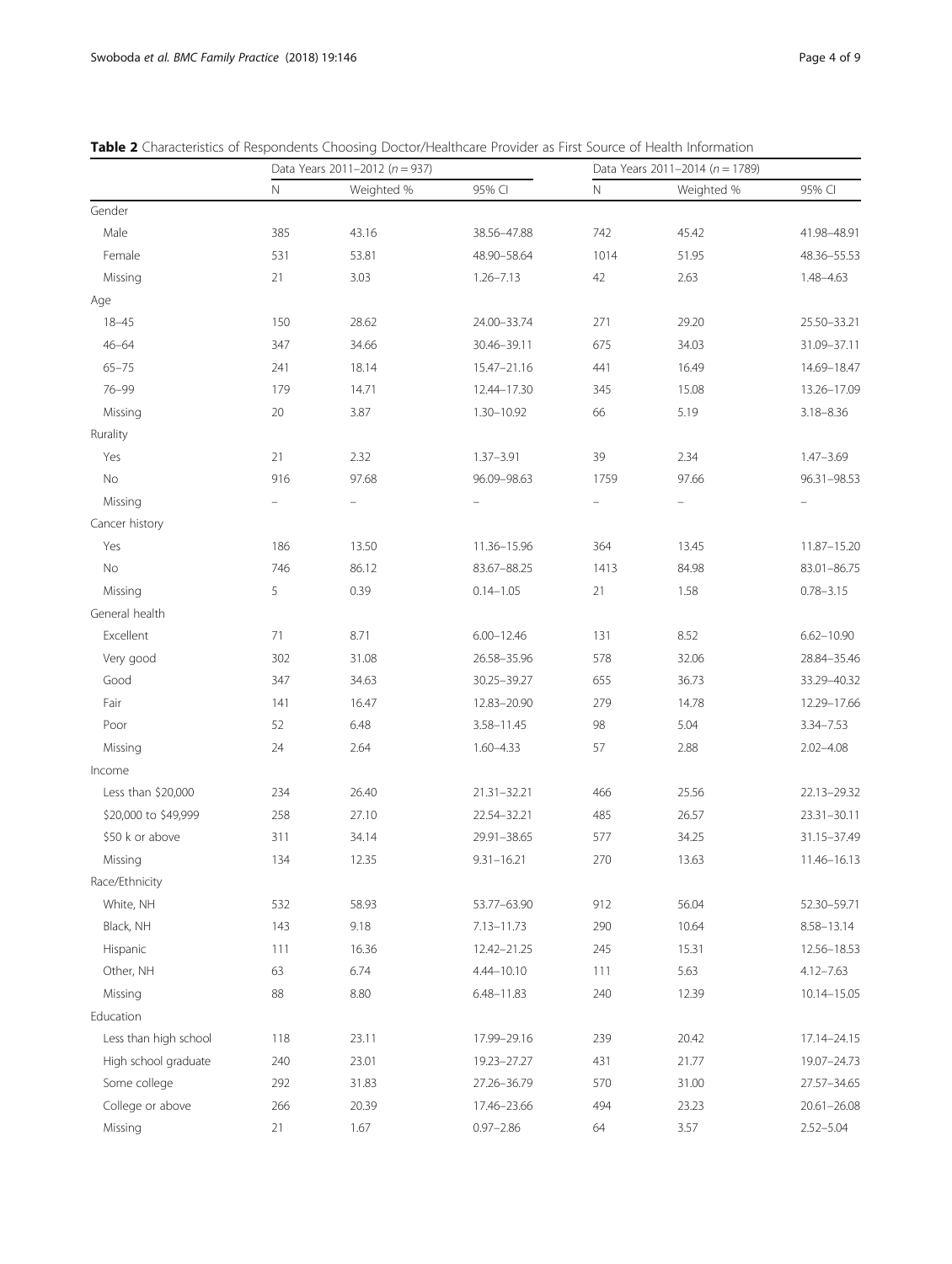|                    | Data Years 2011-2012 ( $n = 937$ ) |                          |                |            | Data Years 2011-2014 ( $n = 1789$ ) |                 |  |
|--------------------|------------------------------------|--------------------------|----------------|------------|-------------------------------------|-----------------|--|
|                    | $\mathsf{N}$                       | Weighted %               | 95% CI         | $\hbox{N}$ | Weighted %                          | 95% CI          |  |
| Health insurance   |                                    |                          |                |            |                                     |                 |  |
| Yes                | 855                                | 86.04                    | 80.79-90.02    | 1638       | 87.10                               | 83.88-89.76     |  |
| No                 | 65                                 | 10.74                    | 7.54-15.08     | 122        | 9.76                                | 7.53-12.57      |  |
| Missing            | 17                                 | 3.22                     | $1.10 - 9.11$  | 38         | 3.13                                | $1.68 - 5.77$   |  |
| Veteran status     |                                    |                          |                |            |                                     |                 |  |
| Veteran            | 139                                | 11.45                    | $9.04 - 14.39$ | 264        | 11.52                               | $9.68 - 13.67$  |  |
| Non-veteran        | 735                                | 80.64                    | 76.31-84.34    | 1391       | 80.30                               | 77.24-83.03     |  |
| Missing            | 63                                 | 7.91                     | 5.27-11.72     | 143        | 8.18                                | $6.24 - 10.64$  |  |
| Internet use       |                                    |                          |                |            |                                     |                 |  |
| Yes                | 550                                | 61.81                    | 56.45-66.90    | 1042       | 61.36                               | 57.74-64.85     |  |
| No                 | 386                                | 38.17                    | 33.07-43.53    | 744        | 37.97                               | 34.54-41.52     |  |
| Missing            | 1                                  | 0.03                     | $0.00 - 0.19$  | 12         | 0.67                                | $0.24 - 1.91$   |  |
| Access to Internet |                                    |                          |                |            |                                     |                 |  |
| Telephone line     | 52                                 | 5.10                     | $3.15 - 8.14$  | 93         | 4.70                                | $3.40 - 6.46$   |  |
| Broadband          | 359                                | 37.47                    | 32.29-42.96    | 645        | 38.52                               | 34.84-42.34     |  |
| Cellular network   | 166                                | 22.29                    | 17.49-27.95    | 370        | 25.37                               | 21.81-29.29     |  |
| Wireless network   | 274                                | 31.30                    | 26.59-36.43    | 565        | 35.61                               | 31.90-39.49     |  |
| Missing            | 12                                 | 5.12                     | 1.58-15.31     | 27         | 3.77                                | $1.62 - 8.50$   |  |
| Data Year          |                                    |                          |                |            |                                     |                 |  |
| 2011               | 436                                | 42.15                    | 37.45-47.01    | 436        | 21.91                               | 19.36-24.68     |  |
| 2012               | 501                                | 57.85                    | 52.99-62.55    | 501        | 30.06                               | 26.64-33.72     |  |
| 2013               |                                    |                          |                | 408        | 23.11                               | $20.15 - 26.35$ |  |
| 2014               |                                    | $\overline{\phantom{0}}$ |                | 453        | 24.92                               | 21.87-28.25     |  |

Table 2 Characteristics of Respondents Choosing Doctor/Healthcare Provider as First Source of Health Information (Continued)

CI Confidence Interval, NH Non-Hispanic

respondents used the Internet ( $n = 1042, 61.36\%$ ) and accessed the internet through broadband  $(n = 645,$ 38.52%) or wireless networks ( $n = 565$ , 35.61%). (n = 1042, 61.36%).

An adjusted logistic regression showed significant differences in the likelihood of a respondent reporting doctors as first sources of health information on the basis of age, race, education, health insurance, and Internet use. Individuals who chose doctor/healthcare provider as a first source were more likely to be aged 46–64 [OR = 1.62,  $p = 0.000$ ], 65–75 [OR = 2.15, p = 0.000], or  $76-99$  [OR = 2.94, p = 0.000] than to be in the 18–45 year age group. Those who chose a doctor as the first source of health information were more likely to be non-Hispanic black  $[OR = 1.46, p = 0.043]$ , more likely to have health insurance [OR = 1.97,  $p =$ 0.002], less likely to have college education or more [OR = 0.50,  $p = 0.011$ ], and less likely to use the Internet  $[OR = 0.34, p = 0.000]$ . Significant differences in the unadjusted logistic regression models for cancer history, general health, income, race (Hispanic), education (high school and some college), veteran status, and data year were attenuated when the logistic regression model was adjusted, similar to the prior analysis.

# **Discussion**

Adults of all age groups older than 18–45 had higher odds of listing their doctor as their first source of health information, and these odds increased with successive age groups. This finding contrasts with prior research in which the OR for the age group 46–64 was not significant [[13](#page-7-0)]. Trust may play a role, as prior research revealed that older adults are less likely to trust information from the Internet, television, magazines, and newspapers than young adults, while trusting doctors the most of any source [[18](#page-7-0)]. Young adults may be less likely to go to physicians as a source of health information as this age group is historically less likely to use primary care services or have insurance coverage [[19](#page-7-0)], although the uninsured rate has decreased since open enrollment for the Affordable Care Act began [[20](#page-7-0)]. Young adults are also more likely to be Internet users, and use the Internet as an initial source of health information [\[21\]](#page-7-0).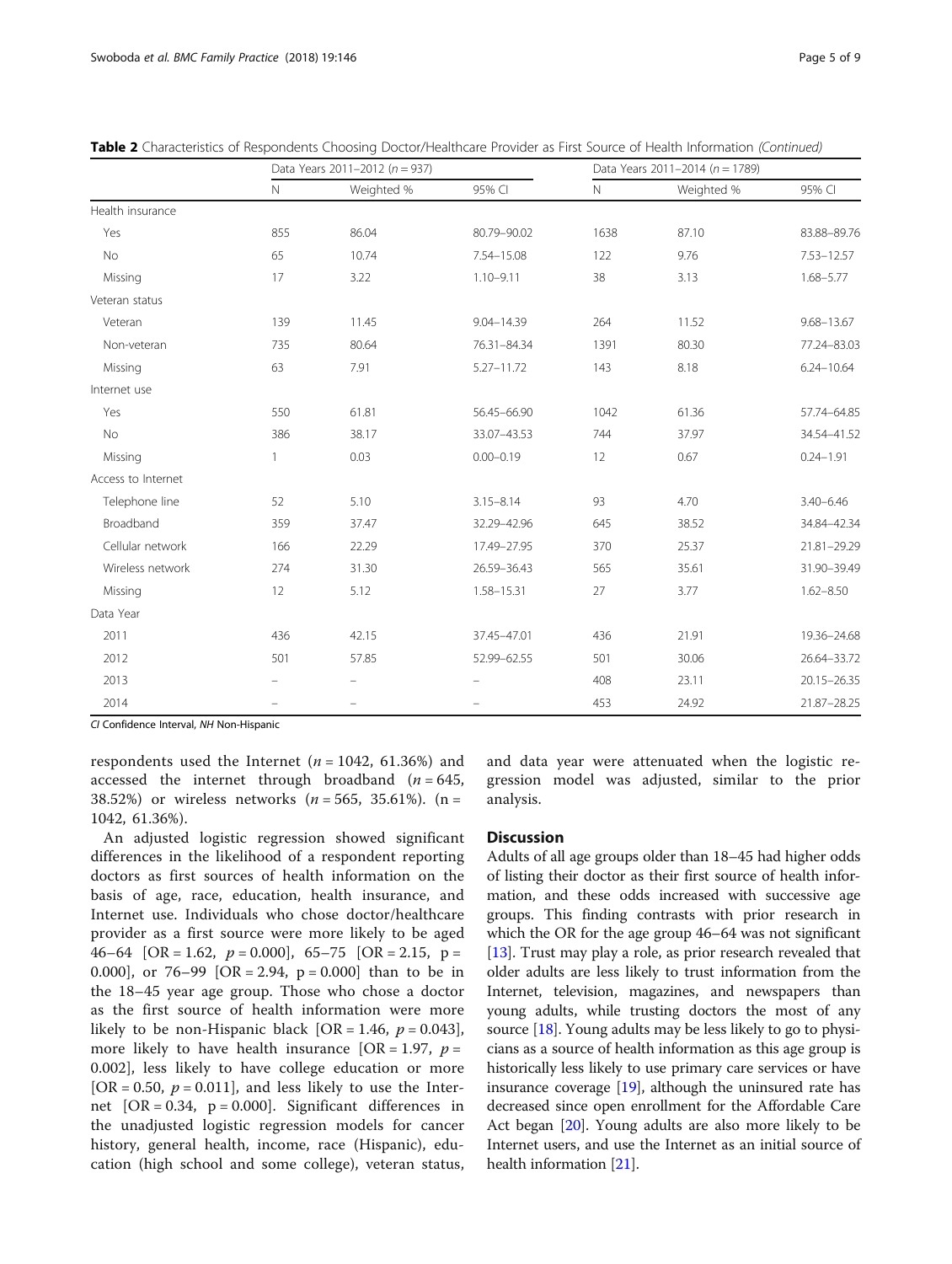|                       | Healthcare Provider N<br>(weighted %) | Other Sources N<br>(weighted %) | Unadjusted OR (95% CI),<br>$p$ -value   | Adjusted OR (95% CI),<br>$p$ -value       |
|-----------------------|---------------------------------------|---------------------------------|-----------------------------------------|-------------------------------------------|
| Gender                |                                       |                                 |                                         |                                           |
| Male                  | 742 (15.25)                           | 3005 (84.75)                    |                                         |                                           |
| Female                | 1014 (14.98)                          | 5080 (85.02)                    | $0.98$ $(0.83 - 1.16)$ , $0.803$        | 0.85 (0.67-1.07), 0.156                   |
| Age                   |                                       |                                 |                                         |                                           |
| $18 - 45$             | 271 (9.33)                            | 2766 (90.67)                    |                                         |                                           |
| $46 - 64$             | 675 (15.28)                           | 3471 (84.72)                    | $1.75$ (1.42-2.17), 0.000 <sup>c</sup>  | 1.62 (1.26-2.07), 0.000 $\degree$         |
| $65 - 75$             | 441 (25.50)                           | 1260 (74.50)                    | 3.33 (2.65-4.17), $0.000^{\circ}$       | 2.15 (1.55-3.00), 0.000 $\degree$         |
| $76 - 99$             | 345 (38.87)                           | 525 (61.13)                     | 6.18 (4.81-7.94), $0.000^{\circ}$       | 2.94 (2.08-4.17), 0.000 °                 |
| Rurality              |                                       |                                 |                                         |                                           |
| No                    | 1759 (15.17)                          | 8099 (84.83)                    |                                         |                                           |
| Yes                   | 39 (20.18)                            | 127 (79.82)                     | 1.41 (0.79-2.53), 0.243                 | 1.31 (0.65-2.64), 0.440                   |
| Cancer history        |                                       |                                 |                                         |                                           |
| No                    | 1413 (14.23)                          | 7104 (85.77)                    |                                         |                                           |
| Yes                   | 364 (24.64)                           | 1076 (75.36)                    | $1.97$ (1.66-2.34), 0.000 <sup>c</sup>  | 1.19 (0.94-1.51), 0.149                   |
| General health        |                                       |                                 |                                         |                                           |
| Excellent             | 131 (10.74)                           | 1006 (89.26)                    |                                         |                                           |
| Very good             | 578 (13.07)                           | 3031 (86.93)                    | 1.25 (0.90-1.73), 0.177                 | $1.04$ (0.71-1.52), 0.851                 |
| Good                  | 655 (15.76)                           | 2912 (84.24)                    | 1.56 (1.13-2.14), 0.007 <sup>b</sup>    | 0.95 (0.65-1.39), 0.794                   |
| Fair                  | 279 (20.65)                           | 932 (79.35)                     | 2.16 (1.50-3.13), $0.000^{\circ}$       | 0.96 (0.59-1.54), 0.854                   |
| Poor                  | 98 (35.98)                            | 184 (64.02)                     | 4.67 (2.55-8.55), $0.000^{\circ}$       | 2.22 (0.77-6.43), 0.141                   |
| Income                |                                       |                                 |                                         |                                           |
| Less than \$20,000    | 466 (23.06)                           | 1305 (76.94)                    |                                         |                                           |
| \$20,000 to \$49,999  | 485 (16.21)                           | 2122 (83.79)                    | $0.65$ (0.50-0.84), 0.001 <sup>b</sup>  | 0.87 (0.62-1.22), 0.427                   |
| \$50 k or above       | 577 (10.68)                           | 4019 (89.32)                    | 0.40 (0.32-0.50), 0.000 $^{\circ}$      | $0.72$ (0.51-1.02), 0.062                 |
| Race/Ethnicity        |                                       |                                 |                                         |                                           |
| White, NH             | 912 (13.02)                           | 5112 (86.98)                    |                                         |                                           |
| Black, NH             | 290 (17.14)                           | 1066 (82.86)                    | 1.38 (1.03-1.85), 0.029 <sup>a</sup>    | 1.46 $(1.01 - 2.11)$ , 0.043 <sup>a</sup> |
| Hispanic              | 245 (19.97)                           | 946 (80.03)                     | $1.67$ (1.28-2.18), 0.000 <sup>c</sup>  | 1.26 (0.90-1.75), 0.178                   |
| Other, NH             | 111 (13.49)                           | 519 (86.51)                     | $1.04$ (0.71-1.52), 0.833               | 1.24 (0.76-2.02), 0.380                   |
| Education             |                                       |                                 |                                         |                                           |
| Less than high school | 239 (35.60)                           | 409 (64.40)                     |                                         |                                           |
| High school graduate  | 431 (18.73)                           | 1289 (81.27)                    | $0.42$ (0.30-0.57), 0.000 <sup>c</sup>  | $0.68$ (0.42-1.11), 0.123                 |
| Some college          | 570 (13.85)                           | 2465 (86.15)                    | $0.29$ (0.22-0.39), $0.000^{\circ}$     | $0.67$ (0.41-1.10), 0.115                 |
| College or above      | 494 (9.48)                            | 3895 (90.52)                    | $0.19$ (0.14-0.25), 0.000 <sup>c</sup>  | $0.50$ (0.29-0.865, 0.011 <sup>a</sup>    |
| Health insurance      |                                       |                                 |                                         |                                           |
| No                    | 122 (10.39)                           | 945 (89.61)                     |                                         |                                           |
| Yes                   | 1638 (15.76)                          | 7179 (84.24)                    | 1.61 $(1.17-2.21)$ , 0.003 <sup>b</sup> | 1.97 (1.28-3.04), 0.002 <sup>b</sup>      |
| Veteran status        |                                       |                                 |                                         |                                           |
| Non-veteran           | 1391 (14.03)                          | 7079 (85.97)                    |                                         |                                           |
| Veteran               | 264 (19.05)                           | 866 (80.95)                     | 1.44 (1.15-1.82), 0.002 b               | 1.05 (0.77-1.44), 0.742                   |
| Internet use          |                                       |                                 |                                         |                                           |
| No                    | 744 (43.71)                           | 974 (56.29)                     |                                         |                                           |
| Yes                   | 1042 (10.83)                          | 7214 (89.17)                    | $0.16$ (0.13-0.19), 0.000 <sup>c</sup>  | $0.34$ (0.25-0.46), 0.000 <sup>c</sup>    |

<span id="page-5-0"></span>Table 3 Model of Seekers Choosing Doctor/Healthcare Provider First For 2011-2014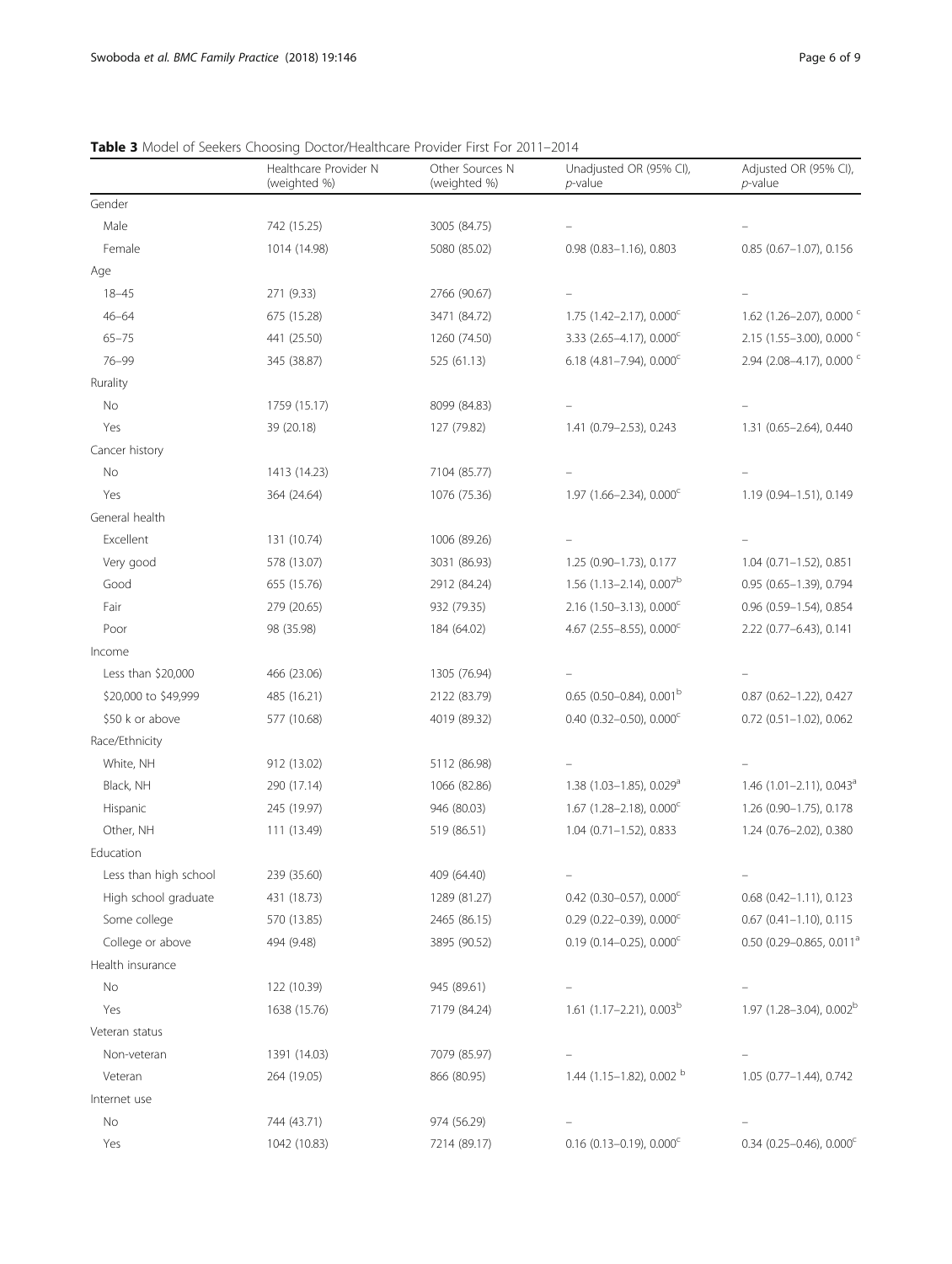|           | Healthcare Provider N<br>(weighted %) | Other Sources N<br>(weighted %) | Unadjusted OR (95% CI),<br><i>p</i> -value | Adjusted OR (95% CI),<br><i>p</i> -value |
|-----------|---------------------------------------|---------------------------------|--------------------------------------------|------------------------------------------|
| Data Year |                                       |                                 |                                            |                                          |
| 2011      | 436 (13.62)                           | 2263 (86.38)                    | $\overline{\phantom{m}}$                   | -                                        |
| 2012      | 501 (17.58)                           | 2107 (82.42)                    | $1.35$ (1.08-1.70), 0.010 <sup>a</sup>     | 1.22 (0.92-1.62), 0.157                  |
| 2013      | 408 (14.84)                           | 1738 (85.16)                    | 1.11 (0.88-1.38), 0.383                    | 0.95 (0.69-1.31), 0.737                  |
| 2014      | 453 (14.86)                           | 2118 (85.14)                    | 1.11 (0.89-1.38), 0.368                    | 1.14 (0.86-1.52), 0.358                  |

Table 3 Model of Seekers Choosing Doctor/Healthcare Provider First For 2011-2014 (Continued)

 $^{\rm a}$ = significant at the 0.05 level;  $^{\rm b}$  = significant at the 0.01 level, <sup>c</sup> = significant at the 0.001 level

OR Odds Ratio, CI Confidence Interval, NH Non-Hispanic

In our updated analyses but not in the original research [[13](#page-7-0)], respondents who were black had higher odds of noting that a doctor was their first source of health information. This finding is in contrast with the results of prior research reporting that black patients do not trust doctors as much as white patients [\[22\]](#page-7-0). Since the Affordable Care Act was implemented, there has been a significant reduction in racial disparities in health care access, utilization, and rates of being uninsured [[23](#page-7-0)]. This reduction in access disparities may have played a role in the increase in black patients choosing doctors as a first source of medical information, as they were more readily able to see doctors. The attitudes of black patients toward doctors may be improved by this increased access to health care and communication with doctors [[24](#page-7-0)].

Our results also show that respondents with more education had lower odds of using their doctor as a first source of health information, even though prior research demonstrates that college-educated adults are more likely to have a usual place of health care [\[25](#page-7-0)]. Prior research has shown that those with higher levels of education were more trusting of the Internet, magazines, and newspapers as sources of health information than those with lower levels  $[18]$ . These respondents may choose the internet first, similar to research corroborating that those with higher education levels more frequently seek health information on the Internet [[26\]](#page-8-0). In our analyses, those who use the Internet have lower odds of seeking a doctor as the first source of health information. Using the Internet for information may lead to self-diagnosis, encouraging misdiagnosis and inappropriate medical advice [[27\]](#page-8-0). HINTS does not ask questions regarding the specific internet sources used and trusted; future research could elaborate on the legitimacy of trusted internet health information sources.

In the original analysis  $[13]$  $[13]$ , people who rated their general health as good had lower odds of choosing a doctor and those who rated their health as poor had higher odds of choosing a doctor as their first health information source than those with excellent health, however, the impact of health status on choice of health information source was no longer significant with the addition of 2 years of data. This could be due to an

increase in those with poor health using the internet or other sources or people with good health seeking information from doctors more. Healthy people may be seeking information from doctors first more than in previous years due to increased access to care as the uninsured rate has decreased [\[20](#page-7-0)]. Other prior research provides evidence that people with poor health are more likely to seek health information on the Internet than those with good health, and the internet may be displacing doctors as a primary source in this group [\[28](#page-8-0)]. People with poor health may have chronic conditions that require more health information or more frequent information than regular patients, and may use multiple information sources [\[29](#page-8-0)]. Doctors can assist these patients by helping verify information and guiding them on where to find credible sources [[30](#page-8-0)].

This analysis was strengthened by the addition of an extra 2 years of data, doubling the sample size and allowing for analysis of changes in significance. However, a limitation that persists is the cross-sectional nature of the data because within-person trends over time cannot be assessed. A second limitation is the fact that these are self-reported data, as people may not accurately recall whether they used certain information sources. HINTS only surveys U.S. households, so these findings may not be generalizable to populations outside the United States; there may be differences in trust and use of internet health sources in other countries. Further, the specific publications or Internet sources of health information were not assessed, so the credibility of the sources remains unknown. Finally, we did not know whether the doctors mentioned were primary care or specialty doctors, and this information may add depth to the analysis. Future research could elaborate on both the use and trust of more specific sources of information.

# Conclusion

Doctors are the most trusted sources of health information yet the results of a recent survey of health information sources show that 69% of adults in the U.S. reportedly chose the Internet and 15% chose healthcare providers as their first source of health information when they had a medical problem. Those more likely to choose doctors as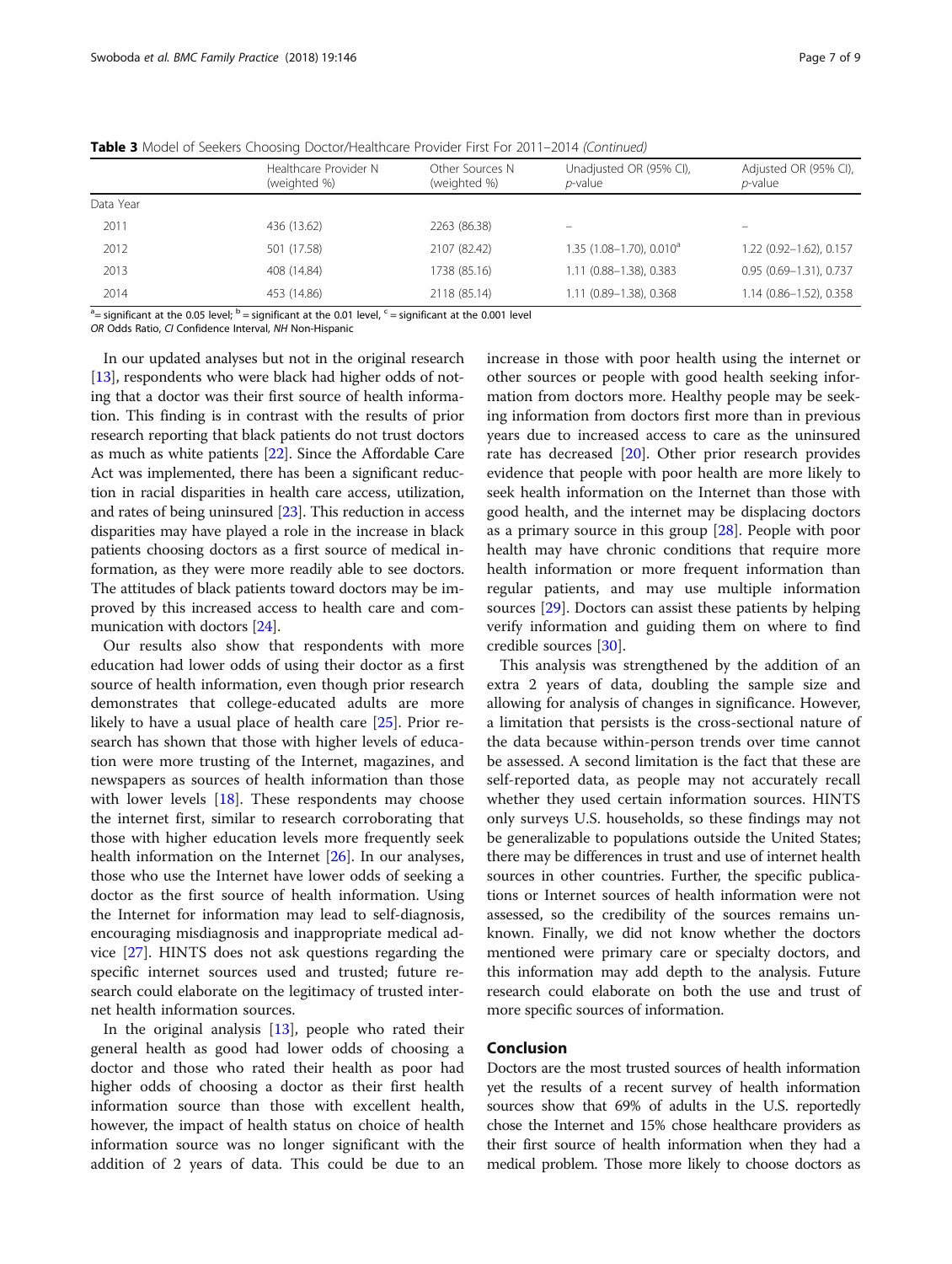<span id="page-7-0"></span>an initial source of health information were older than age 45, more likely to have health insurance, more likely to be black, less likely to be college educated, and less likely to use the Internet. Doctors may need to provide more information to these patients than those who use the Internet, however, they may need to spend more time verifying the accuracy of information provided to those who choose the Internet first.

#### **Abbreviations**

HINTS: Health Information National Trends Survey; HMO: Health maintenance organization; NCI: National cancer institute; OR: Odds ratio; US: United States; VA: Veteran's affairs

#### Acknowledgements

This is the result of work supported by the Department of Family Medicine at The Ohio State University. We would like to acknowledge Bradford Hesse of the National Cancer Institute and thank him for his review of this work.

#### Availability of data and materials

The datasets analyzed during the current study are available in the HINTS repository at [https://hints.cancer.gov.](https://hints.cancer.gov)

### Authors' contributions

CMS analyzed and reviewed the results, drafted, and finalized the manuscript. JVH analyzed the results and participated in the draft of the manuscript. ASM contributed to the draft of the manuscript, edited and revised the manuscript, and assisted with interpretation of study analyses. TRH contributed to the conception and design of the analyses and contributed to the draft and revisions of the manuscript. All authors have read and approved the final manuscript and agree to be accountable for all aspects of the work.

#### Ethics approval and consent to participate

Not applicable. We did not collect data, but are reporting previously collected national cross-sectional data.

#### Consent for publication

Not applicable. Individual patient data not reported.

#### Competing interests

The authors declare that they have no competing interests.

#### Publisher's Note

Springer Nature remains neutral with regard to jurisdictional claims in published maps and institutional affiliations.

#### Author details

<sup>1</sup>Department of Family Medicine, The Ohio State University, Room 502, 460 Medical Center Drive, Columbus, OH 43210, USA. <sup>2</sup>Department of Family Medicine, The Ohio State University, Room 530, 460 Medical Center Drive, Columbus, OH 43210, USA. <sup>3</sup>Departments of Family Medicine and Biomedical Informatics, The Ohio State University, Room 532, 460 Medical Center Drive, Columbus, OH 43210, USA.

### Received: 21 July 2017 Accepted: 26 June 2018 Published online: 29 August 2018

#### References

- 1. Cutilli CC. Seeking health information: what sources do your patients use? Orthop Nurs. 2010;29(3):214–9.
- 2. Fox S. Health topics: 80% of internet users look for health information online. Pew Research Center 2011. [http://pewinternet.org/Reports/2011/](http://pewinternet.org/Reports/2011/HealthTopics.aspx) [HealthTopics.aspx](http://pewinternet.org/Reports/2011/HealthTopics.aspx). Accessed 7 Apr 2017.
- 3. Bundorf MK, Wagner TH, Singer SJ, Baker LC. Who searches the internet for health information? Health Serv Res. 2006;41(3 Pt 1):819–36.
- Tu HT, Cohen GR. Striking jump in consumers seeking health care information. Track Rep. 2008;20:1–8.
- 5. Schwartz KL, Roe T, Northrup J, Meza J, Seifeldin R, Neale AV. Family medicine patients' use of the internet for health information: a MetroNet study. J Am Board Fam Med. 2006;19(1):39–45.
- 6. Benigeri M, Pluye P. Shortcomings of health information on the internet. Health Promot Int. 2003;18(4):381–6.
- 7. Tan SS, Goonawardene N. Internet health information seeking and the patient-physician relationship: a systematic review. J Med Internet Res. 2017;  $19(1)$ : $\rho$ 9
- 8. Hibbard JH, Peters E. Supporting informed consumer health care decisions: data presentation approaches that facilitate the use of information in choice. Annu Rev Public Health. 2003;24:413–33.
- 9. Joosten EA, DeFuentes-Merillas L, de Weert GH, Sensky T, van der Staak CP, de Jong CA. Systematic review of the effects of shared decision-making on patient satisfaction, treatment adherence and health status. Psychother Psychosom. 2008;77(4):219–26.
- 10. Say R, Murtagh M, Thomson R. Patients' preference for involvement in medical decision making: a narrative review. Patient Educ Couns. 2006;60(2): 102–14.
- 11. Whelan T, Levine M, Willan A, Gafni A, Sanders K, Mirsky D, Chambers S, O'Brien MA, Reid S, Dubois S. Effect of a decision aid on knowledge and treatment decision making for breast cancer surgery: a randomized trial. JAMA. 2004;292(4):435–41.
- 12. Stacey D, Légaré F, Col NF, Bennett CL, Barry MJ, Eden KB, Holmes-Rovner M, Llewellyn-Thomas H, Lyddiatt A, Thomson R et al. Decision aids for people facing health treatment or screening decisions. Cochrane Database Syst Rev. 2014;(1):CD001431. [https://doi.org/10.1002/14651858.CD001431.](https://doi.org/10.1002/14651858.CD001431.pub4) [pub4.](https://doi.org/10.1002/14651858.CD001431.pub4)
- 13. Volkman JE, Luger TM, Harvey KL, Hogan TP, Shimada SL, Amante D, McInnes DK, Feng H, Houston TK. The National Cancer Institute's Health Information National Trends Survey [HINTS]: a national cross-sectional analysis of talking to your doctor and other healthcare providers for health information. BMC Fam Pract. 2014;15:111.
- 14. National Cancer Institute. HINTS Survey Instruments. 2016. [https://hints.](https://hints.cancer.gov/data/survey-instruments.aspx) [cancer.gov/data/survey-instruments.aspx](https://hints.cancer.gov/data/survey-instruments.aspx). Accessed 13 Feb 2017.
- 15. National Cancer Institute. Frequently Asked Questions about HINTS. 2016. [https://hints.cancer.gov/about-hints/frequently-asked-questions.aspx.](https://hints.cancer.gov/about-hints/frequently-asked-questions.aspx) Accessed 13 Feb 2017.
- 16. Westat. Health Information National Trends Survey 4 (HINTS 4) Cycle 4 Methodology Report. 2015. [https://hints.cancer.gov/docs/HINTS\\_4\\_Cycle\\_4\\_](https://hints.cancer.gov/docs/HINTS_4_Cycle_4_Methodology_Report.pdf) [Methodology\\_Report.pdf](https://hints.cancer.gov/docs/HINTS_4_Cycle_4_Methodology_Report.pdf). Accessed 1 Nov 2017.
- 17. United States Department of Agriculture Economic Research Service. 2013 Rural-Urban Continuum Codes–Data Set. United States Department of Agriculture. 2016. [http://www.ers.usda.gov/data-products/rural-urban](http://www.ers.usda.gov/data-products/rural-urban-continuum-codes.aspx)[continuum-codes.aspx.](http://www.ers.usda.gov/data-products/rural-urban-continuum-codes.aspx) Accessed 7 Apr 2017.
- 18. Hesse BW, Nelson DE, Kreps GL, Croyle RT, Arora NK, Rimer BK, Viswanath K. Trust and sources of health information: the impact of the internet and its implications for health care providers: findings from the first Health Information National Trends Survey. Arch Intern Med. 2005; 165(22):2618–24.
- 19. Cohen RA, Bloom B. Access to and utilization of medical care for young adults ages 20-29 years: United States. 2008 NCHS Data Brief. 2010;29:1–8.
- 20. Sommers BD, Musco T, Finegold K, Gunja MZ, Burke A, McDowell AM. Health reform and changes in health insurance coverage in 2014. N Engl J Med. 2014;371(9):867–74.
- 21. Kontos E, Blake KD, Chou WY, Prestin A. Predictors of eHealth usage: insights on the digital divide from the Health Information National Trends Survey 2012. J Med Internet Res. 2014;16(7):e172.
- 22. Richardson A, Allen JA, Xiao H, Vallone D. Effects of race/ethnicity and socioeconomic status on health information-seeking, confidence, and trust. J Health Care Poor Underserved. 2012;23(4):1477–93.
- 23. Chen J, Vargas-Bustamante A, Mortensen K, Ortega AN. Racial and ethnic disparities in health care access and utilization under the affordable care act. Med Care. 2016;54(2):140–6.
- 24. Martin KD, Roter DL, Beach MC, Carson KA, Cooper LA. Physician communication behaviors and trust among black and white patients with hypertension. Med Care. 2013;51(2):151–7.
- 25. Blackwell DL, Villaroel MA. Tables of summary health statistics for U.S. adults: 2015 National Health Interview Survey. National Center for Health Statistics 2016. [http://www.cdc.gov/nchs/nhis/SHS/tables.htm.](http://www.cdc.gov/nchs/nhis/SHS/tables.htm) Accessed 7 Apr 2017.